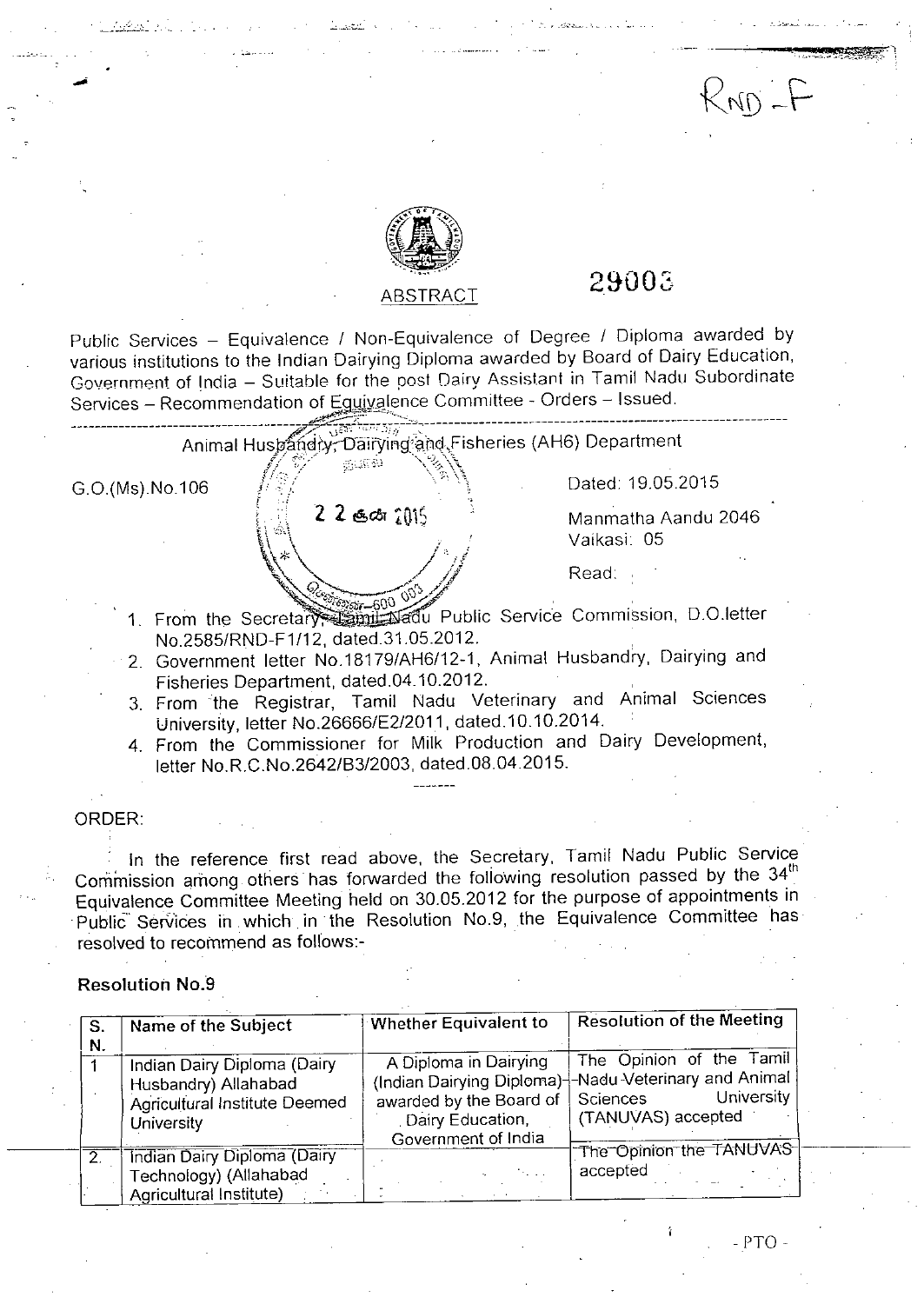| 3.               | M.Sc. (Dairy Technology)<br>(Allahabad Agricultural:<br>Institute Deemed University) | A Diploma in Dairying<br>(Indian Dairying Diploma)<br>awarded by the Board of | The Opinion the TANUVAS<br>accepted                                                                                                                                     |
|------------------|--------------------------------------------------------------------------------------|-------------------------------------------------------------------------------|-------------------------------------------------------------------------------------------------------------------------------------------------------------------------|
| $\overline{4}$ . | National Dairy Diploma (Dairy<br>Technology) <sup>4</sup> Mark 199                   | Dairy Education<br>Government of India                                        | The Opinion the TANUVAS<br>accepted                                                                                                                                     |
| 5.               | Diploma in Dairy<br>Management (Annamalai<br>University)                             |                                                                               | The Opinion the TANUVAS<br>accepted                                                                                                                                     |
| 6.               | Diploma in Livestock                                                                 |                                                                               | The Opinion the TANUVAS                                                                                                                                                 |
|                  | <del>Products Technology</del><br>(Annamalai University)                             |                                                                               | accepted <sup>.</sup>                                                                                                                                                   |
| 7 <sub>1</sub>   | P.G.Diploma in dairy<br>Technology (Annamalai<br>University)                         |                                                                               | The Opinion the TANUVAS<br>accepted                                                                                                                                     |
| 8.               | M.Sc., (Dairy Science)<br>Manonmaniam Sundaranar<br>University)                      |                                                                               | The further opinion of the<br>TANUVAS and the Head of<br>the Department shall be<br>obtained and the decision<br>circulated<br>among<br>the<br>Members of the Committee |
| 9.               | B. Tech., (Food Processing &<br>Engineering)<br>(Karunya Deemed University)          |                                                                               | The further opinion of the<br>TANUVAS and the H.O.D.<br>shall be obtained and the<br>decisioncirculatedamong<br>∖the<br><b>Members</b><br>of<br>the<br>Committee        |
| 10.              | M.Sc.<br>Science<br>Dairy<br>(Gandhigram<br>Deemed<br>University)                    |                                                                               | The further opinion of the<br>TANUVAS and the H.O.D.<br>shall be obtained and the<br>decision circulated among<br>of<br>the                                             |
|                  |                                                                                      |                                                                               | the Members<br>Committee                                                                                                                                                |
| 11.              | <b>B. Tech (Food Processing</b><br>Technology) (TANUVAS)                             |                                                                               | The Opinion the TANUVAS<br>accepted                                                                                                                                     |

2. In the reference third read above, the Registrar, Tamil Nadu Veterinary and Animal Sciences University has furnished his report as follows

i. Indian Dairy Diploma (Dairy Technology) offered by Allahabad Agricultura University and National Dairy Diploma (Dairy Technology) are equivalent and suited for the post of Dairy Assistant in the Dairy Development Department.

2

فالمشتر بنور

-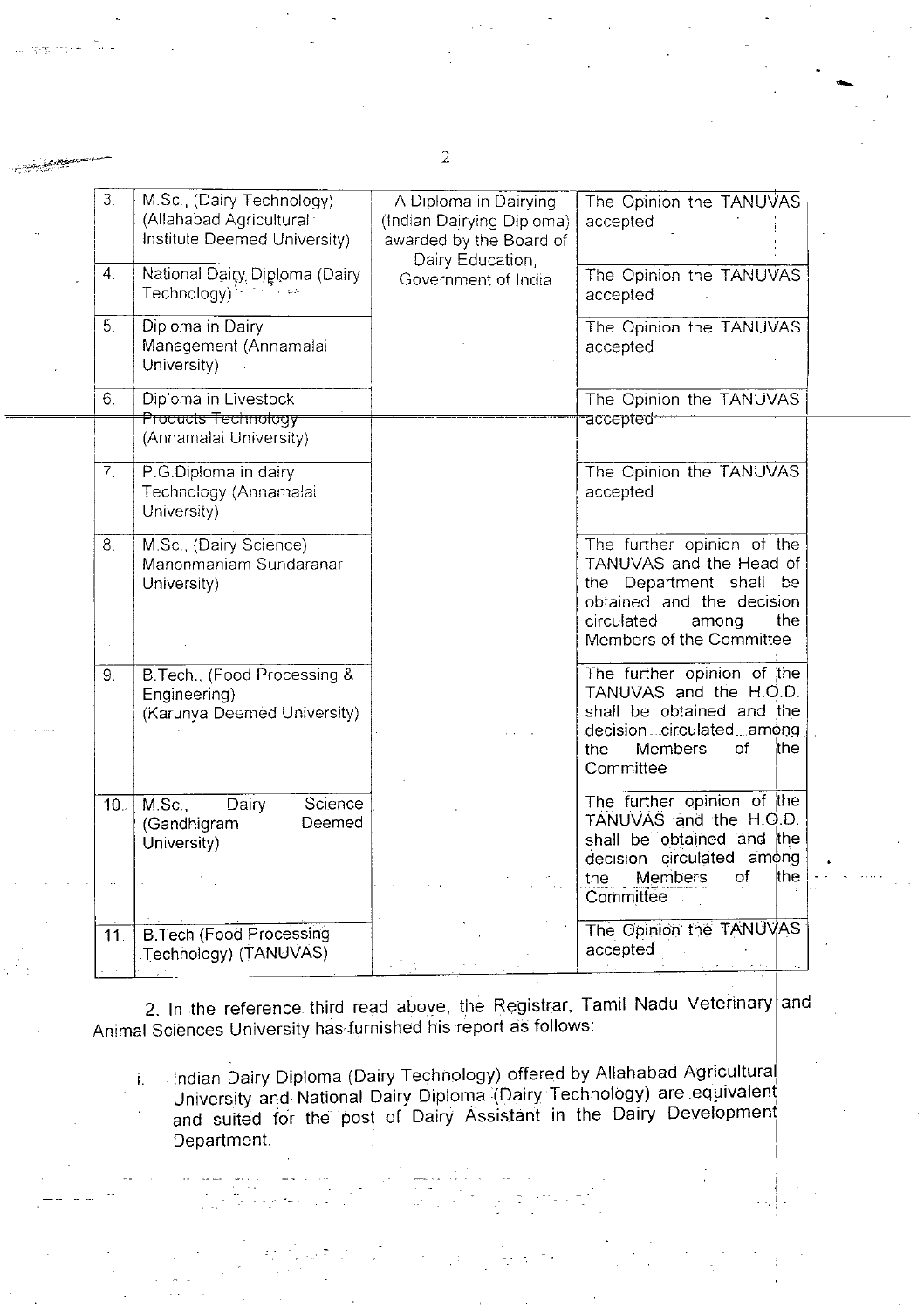ii. M.Sc Dairy Technology offered by Allahabad Agricultural Institute Deemed University and B.Tech (Food Processing Technology) offered by Tamil Nadu Veterinary and Animal Sciences University are highly equivalent qualification and also suited for the post of Dairy Assistant in Dairy Development Department.

3

iii. The following courses are not suited for the post of Dairy Assistant:

-

- 1. Indian Dairy Diploma (Dairy Husbandry) (Allahabad Agricultural Institute Deemed University).
- 2. Dairy Diploma in Dairy Management (Annamalai University)
- 3. Diploma in Livestock Products Technology (Annamalai University)
- 4. Post Graduate Diploma in Dairy Technology (Annamalai University)
- 5. M.Sc (Dairy Science) Manonmanian Sundaranar **University**
- 6. B.Tech (Food Processing and Engineering) Karunya Deemed University)

7. M.Sc (Dairy Science) (Gandhigram Deemed University) .

3. In the reference fourth read above, the Commissioner for Milk Production and Dairy Development has accepted the aforesaid recommendations in respect of Resolution No.9 passed in the 34<sup>th</sup> Equivalence Committee.

4. The Government after careful consideration have decided to accept the above recommendation of the Equivalence Committee and accordingly direct that the following courses be considered as equivalent to Indian Dairying Diploma awarded by Board of Dairy Education, Government of India for the purpose of Employment in Public Services and for promotion:

- i. The Indian Dairy Diploma (Dairy Technology) offered by Allahabad Agricultural University and National Dairy Diploma (Dairy Technology) are equivalent qualification.
- ii. M.Sc Dairy Technology offered. by Allahabad .Agricultural Institute Deemed University and B.Tech (Food Processing Technology) offered by. Tamil Nadu Veterinary and Animal Sciences University are highly equivalent qualification.

5. The Government also direct that the following courses are not equivalent and . hence, not suited for the post of Dairy Assistant:

> 1. Indian Dairy Diploma (Dairy Husbandry) (Allahabad Agricultural Institute Deemed University)